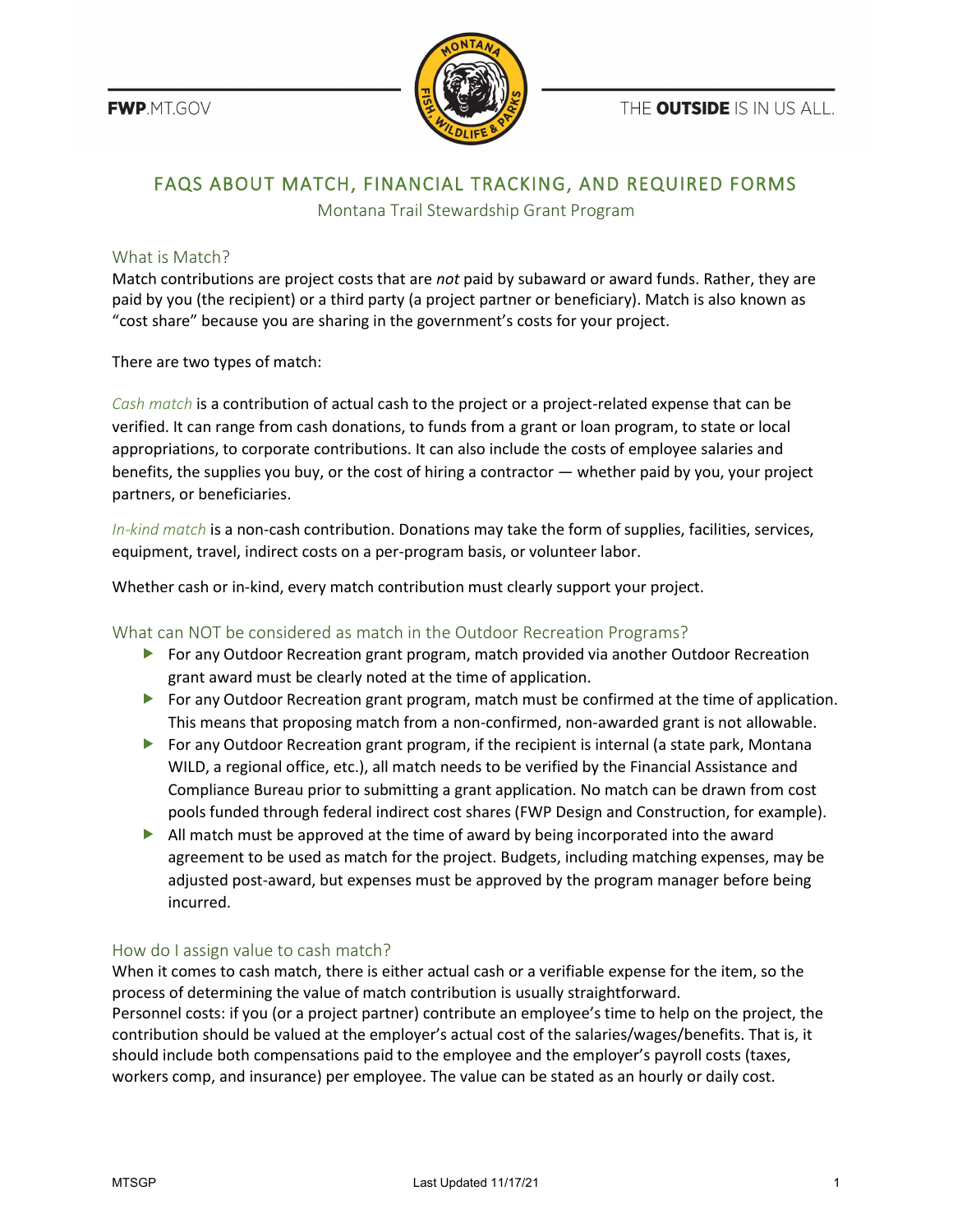### How do I determine a value for in-kind match?

In-kind contributions usually do not have a known dollar cost, but an estimate of value can be arrived at based on market rates or the cost of similar items. A rule of thumb is to consider what a reasonable and prudent person would pay for the item.

*General Expenses* are generally valued at fair market value at the time of donation. Sometimes this means the price you would pay if you were to purchase the item. Other times, it's more appropriate to consider the cost of renting or using the item for a short period of time. Examples of expenses include supplies or materials; the use of office space, a conference room, or other facility; the use of equipment; and donated services.

*Overhead, facilities and administration rate, or indirect costs* represent the expenses of doing business that are not readily identified with a particular grant, contract, or project function. Examples include rent and utilities, accounting department costs and personnel department costs, executive salaries, etc.

**For Montana Trail Stewardship Grant Program (MTSGP):** administrative costs can be reimbursed as up to 7% of the grant request. They cannot be used as match.

*Travel* expenses have set values. Meal and lodging costs are determined by the State of Montana and are updated on a regular basis. Mileage expenses are reimbursed at the federal rate set by the IRS.

*Volunteer labor cost estimates* are used when a person is not being paid for their time by your organization or other project partners. There are two types of volunteer labor:

- $\triangleright$  Skilled volunteer labor is when a volunteer provides labor in a specialized field that they are qualified to provide. For instance, if an attorney spent 5 hours volunteering legal services, those hours would be valued at the regular legal fee rate. That legal fee rate would need to be supported. If that same attorney spent 5 hours providing trail maintenance, those hours would be considered general volunteer labor instead of skilled.
- **General volunteer labor** is when a person provides labor for standard, general work that they are not an expert in. FWP uses a set rate for this labor. Currently, that rate is \$25 per hour for calendar year 2022.

### What to record when keeping track of match and expenses to be reimbursed?

- ▶ Who: Who did it, provided it, or paid for it, and on whose behalf?
- **What:** What was done, purchased, or donated?
- **Why:** Why is it being included? How did it benefit the project?
- **When:** When did the activity occur? When was the expense incurred and paid?
- ▶ **How Much?** What is the dollar value of the match and how did you arrive at the number?

### How do I document match and expenses?

Match and reimbursed expenses require the same documentation. Examples of documentation, by category, are as follows:

 **Salary/Wages/Benefits:** Timesheets, pay stubs, cancelled checks, payroll records, or combined spending records. Costs for the project must be highlighted, identified, or tracked if an entire timesheet, paystub, or payroll record does not directly tie to the funded project. If match and